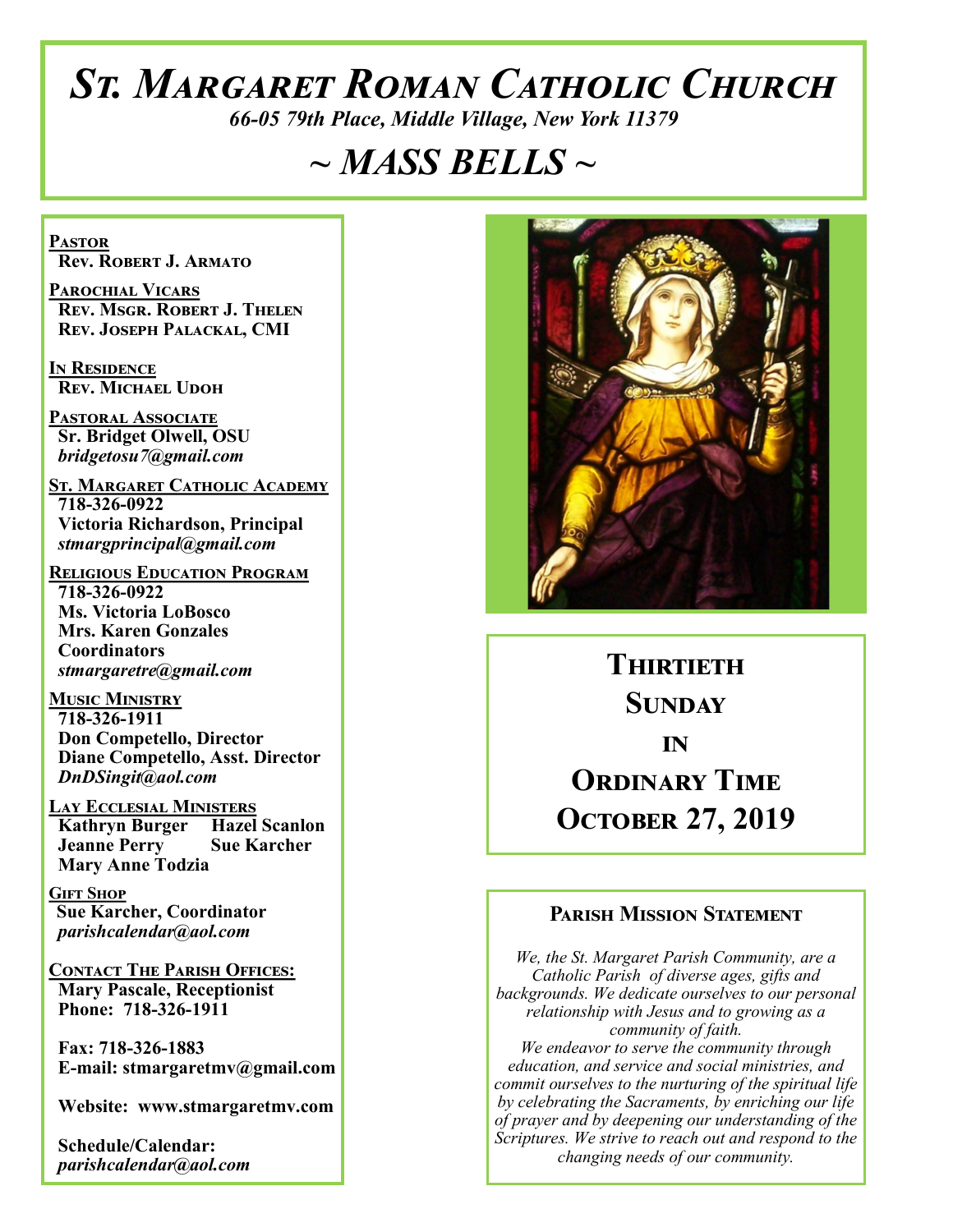#### *MASSES FOR THE WEEK*

| SUN.                                          | OCTOBER 27 - THIRTIETH SUNDAY IN<br><b>ORDINARY TIME</b>                                                                                                                                                                                                                                                                                                              |
|-----------------------------------------------|-----------------------------------------------------------------------------------------------------------------------------------------------------------------------------------------------------------------------------------------------------------------------------------------------------------------------------------------------------------------------|
| 7:30<br>9:00                                  | People of the Parish<br>Maria Curatolo/Antonieta Caleca/Maria<br>Milocca/Iole Colalella/Salvatore Tantillo/<br>Giovanna e Ciro LoCascio/Concetta<br>Giampapa/Mario, Gaetano, Maria e<br>Antonino Gisone/Antonino e Rosa Artale/                                                                                                                                       |
| 10:30                                         | Mary & Bob Hallahan                                                                                                                                                                                                                                                                                                                                                   |
| <b>NOON</b>                                   | <b>Edward Twomey</b>                                                                                                                                                                                                                                                                                                                                                  |
| 5:00PM                                        | Edward H. & Ellen T. Morrissey                                                                                                                                                                                                                                                                                                                                        |
| MON.                                          | <b>OCTOBER 28 - ST. SIMON &amp; JUDE</b>                                                                                                                                                                                                                                                                                                                              |
| 7:00                                          | Maria Garger                                                                                                                                                                                                                                                                                                                                                          |
| 9:00                                          | Rose Sessa                                                                                                                                                                                                                                                                                                                                                            |
| TUE.                                          | <b>OCTOBER 29 - WEEKDAY</b>                                                                                                                                                                                                                                                                                                                                           |
| 7:00                                          | John Driscoll                                                                                                                                                                                                                                                                                                                                                         |
| 9:00                                          | Dick Policke                                                                                                                                                                                                                                                                                                                                                          |
| WED.                                          | <b>OCTOBER 30 - WEEKDAY</b>                                                                                                                                                                                                                                                                                                                                           |
| 7:00                                          | <b>Robert Begy</b>                                                                                                                                                                                                                                                                                                                                                    |
| 9:00                                          | Robert & Marion Hartmann                                                                                                                                                                                                                                                                                                                                              |
| THU.                                          | <b>OCTOBER 31 - WEEKDAY</b>                                                                                                                                                                                                                                                                                                                                           |
| 7:00                                          | Intention of Andrew Kastner                                                                                                                                                                                                                                                                                                                                           |
| 9:00                                          | Mary Ellen Ranzie                                                                                                                                                                                                                                                                                                                                                     |
| 7:30PM                                        | Giulia Caruana                                                                                                                                                                                                                                                                                                                                                        |
| FRI.<br>7:00<br>9:00<br><b>NOON</b><br>2:00PM | <b>NOVEMBER 1 - ALL SAINTS DAY/</b><br>FIRST FRIDAY/HOLY DAY OF OBLIGATION<br><b>Frony DiCenso</b><br>People of the Parish<br><b>Anna Nick</b><br><b>WEDDING:</b> Steven Staszewski and<br>Theresa Mendez                                                                                                                                                             |
| 7:30PM                                        | Sandra Slattery                                                                                                                                                                                                                                                                                                                                                       |
| SAT.<br>9:00                                  | <b>NOVEMBER 2 - THE COMMEMORATION OF</b><br>ALL THE FAITHFUL DEPARTED - ALL<br><b>SOULS DAY/FIRST SATURDAY</b><br><b>Collective: All Souls Novena/Deceased</b><br>Priests of the Brooklyn & Rockville Centre<br>Dioceses/                                                                                                                                             |
| 11:45                                         | <b>Annual Memorial Mass</b>                                                                                                                                                                                                                                                                                                                                           |
| 5:00PM                                        | Barbara Palma                                                                                                                                                                                                                                                                                                                                                         |
| SUN.<br>IN<br>7:30<br>9:00                    | <b>NOVEMBER 3 - THIRTY-FIRST SUNDAY</b><br><b>ORDINARY TIME</b><br>All Souls Novena<br>Il Popolo della Parocchia/Souls in<br>Purgatory/Antonino Catalano/Filippo, Maria<br>e Leonardo Curatolo/Calogero e Salvatore<br>DiMaggio/Iole Colalella/Pellegrino e<br>Giuseppa Benfari/Francesco e Maria<br>Virruso/Salvatore Battaglia/Rosaria Marino/<br>Michela Ognibene/ |
| 10:30                                         | <b>Antoinette Biel</b>                                                                                                                                                                                                                                                                                                                                                |
| <b>NOON</b>                                   | <b>Ralph Kistner</b>                                                                                                                                                                                                                                                                                                                                                  |
| 5:00PM                                        | Aida Baker/John & Muriel Fowler                                                                                                                                                                                                                                                                                                                                       |

# **PARISH INFORMATION**

**Rectory Office Hours Monday - Friday - 9 am to Noon, and 1 pm to 5pm Tuesday & Wednesday evenings 5-7pm Saturday - by appointment Sunday - closed**

**CONFESSIONS** - Saturday, 4-4:45 pm or by appointment with a priest.

**NOVENA** to Our Lady of the Miraculous Medal Mondays after the 9am Mass.

**BAPTISMS** take place on the 1st and 3rd Sundays of the month. Please call the rectory for an appointment and to register your child.

**WEDDINGS MUST** be scheduled at least six months in advance by appointment with a priest or a deacon. Please call the rectory office. For marriage preparation information visit www.pre-cana.org.

**THE ENGLISH CHOIR** rehearses on Tuesday, at 7 pm in the Church. Tenors and baritones needed!

**IL CORO ITALIANO** prattica ogni Domenica prima della Messa Italiana.

**THE YOUTH CHOIR** rehearses on Thursday, from 6-7 pm in the Church. For more info, DnDsingit@aol.com

**BOY SCOUT TROOP #119** meets on Tuesdays from 7:15-9 pm in the Parish Hall. New members are welcome, age 10 1/2 & up. Call Mr. Krzewski, 718-894-4099.

**CUB PACK #119** meets on Mondays from 7-8:30 pm in the Parish Hall. New members welcome, age 6 to 10-1/2. Call Mr. Krzewski, 718-894-4099.

**SENIOR CITIZENS** meet every Wednesday at 12 Noon in the Parish Center.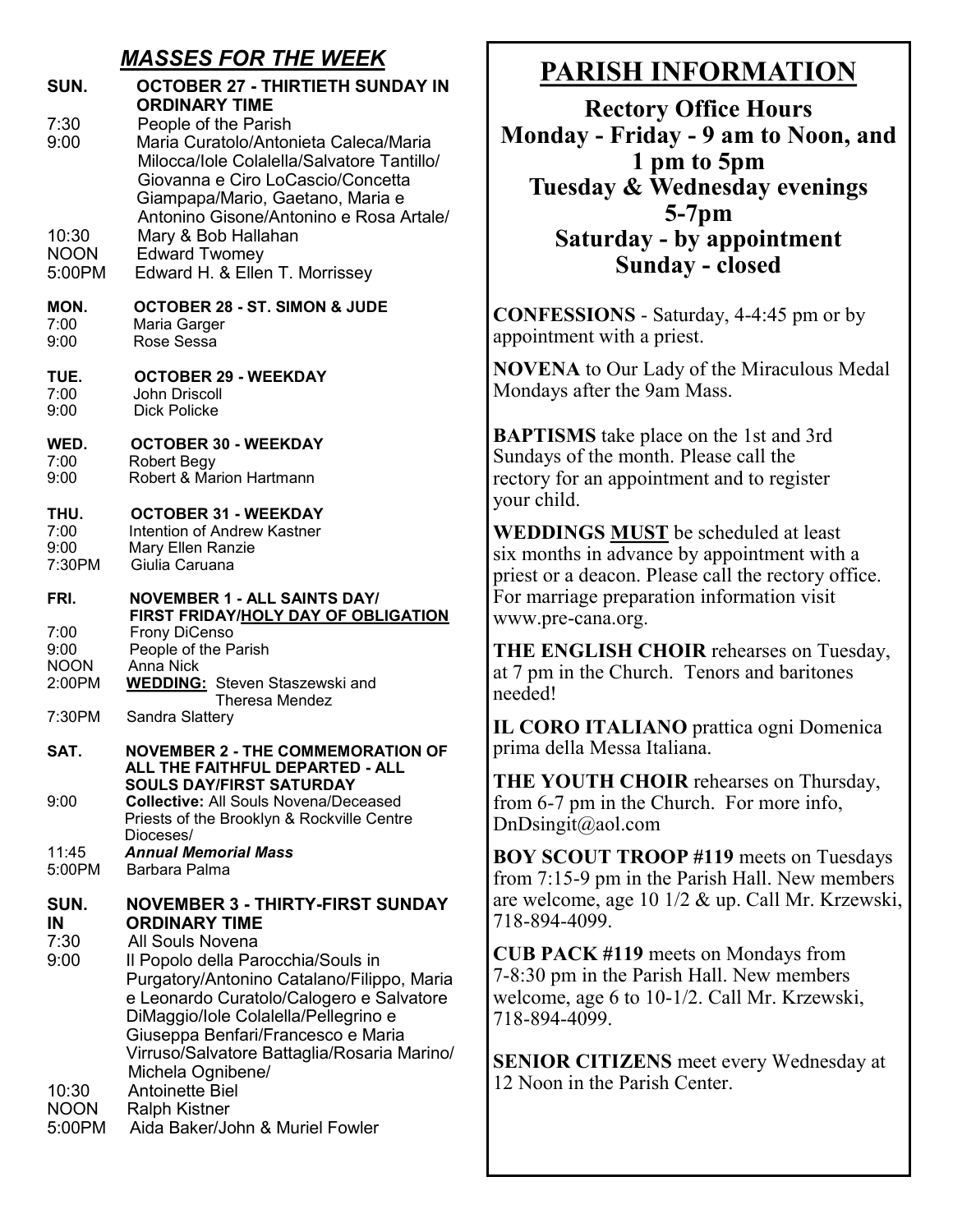# PLEASE PRAY FOR OUR SICK

Karen Guarascio, Connie Faccibene, Linda Frazier, Cari Ann Falk-LoBello, Glen Falk, Ronald Frazier, Robert Sabini, Lee Falk, Scott White, Baby McKinley Kelleher, Sean Harrison, Justin James Quirke, Elizabeth Ott, John Wert, Mary Harrison, John Murphy, Anne McGinnis, Norma Voyer, Vicky Turato, Julio Pelaez, Maritza Gutierrez, Graciela Mora, Cindy Mulore, Salvatore Tuttolomondo, Gloria Mojica, Gloria Pemaj, Anne Gorian, Allen McConville, Joseph Simon, Jack Marchindiondo, The Scaturro Family, Joseph Siano, Louis Pitelli, Marion Caracciola, Vita Mazzola, Giovanni Campo, Edward Stoltzenberg, Louis Pittelli, James Graff, Carol Arevalo, Immaculate Marge D'Elia, Jim O'Friscoll, Mary Rigovich, Matteo Sabini, Bob Biolsi, The Mojica Family, Fr. William Farrugia, Msgr. Leonard Badia, Matthew Zender,

*The names will remain for 3 months, please call 718-326-1911 and ask for continued prayers.*

## **Prayer Requests**

**Pray for vocations to the Priesthood and Religious Life.** 

**Please pray for our men and women from our Parish serving in the defense of our country: Lt. Col. Thomas Frohnhoefer Sgt. Robert A. Domenici** 



#### *WE RECALL OUR BELOVED DECEASED*

*May they rest in Christ's Peace!*

## **MEMORIALS**

#### *WINE & HOST THIS WEEK*

*are offered in memory of Rose Sessa at the request of Catherine, Phyllis & Joann.* 

## *ALTAR CANDLES THIS WEEK*

*are offered in memory of Sandra Slattery at the request of The Rectory Staff.*

## *TABERNACLE LAMP THIS WEEK*

*is lit in memory of Robert & Marion Hartmann at the request of Barbara Hartmann.* 



**DON'T FORGET TO FALL BACK ON SATURDAY NIGHT NOVEMBER 2**

#### **TODAY'S READINGS**

 *Thirtieth Sunday in Ordinary Time*  Sir 35:12-14, 16-18 Ps 34:2-3, 17-18, 19, 23 2 Tm 4:6-8, 16-18 Lk 18:9-14

#### **READINGS FOR THE WEEK**

| Monday:    | Eph 2:19-22<br>Ps 19:2-3, 4-5<br>Lk $6:12-16$                                       |
|------------|-------------------------------------------------------------------------------------|
| Tuesday:   | Rom 8:18-25<br>Ps 126:1b-2ab, 2cd-3<br>$4-5, 6$<br>Lk 13:18-21                      |
| Wednesday: | Rom 8:26-30<br>Ps 13:4-5, 6<br>Lk 13:22-30                                          |
| Thursday:  | Rom 8:31b-39<br>Ps 109:21-22, 26-27<br>$30 - 31$<br>Lk 13:31-35                     |
| Friday:    | Rv 7:2-4, 9-14<br>Ps 24:1bc-2, 3-4ab, 5-6<br>$1 \text{ Jn } 3:1-3$<br>Mt 5:1-12a    |
| Saturday:  | Wis 3:1-9<br>Ps 23:1-3a, 3b-4, 5, 6<br>Rom 5:5-11 or<br>Rom 6:3-9<br>Jn 6:37-40     |
| Sunday:    | Wis 11:22-12:2<br>Ps 145:1-2, 8-9, 10-11<br>13, 14<br>2 Thes 1:11-2:2<br>Lk 19:1-10 |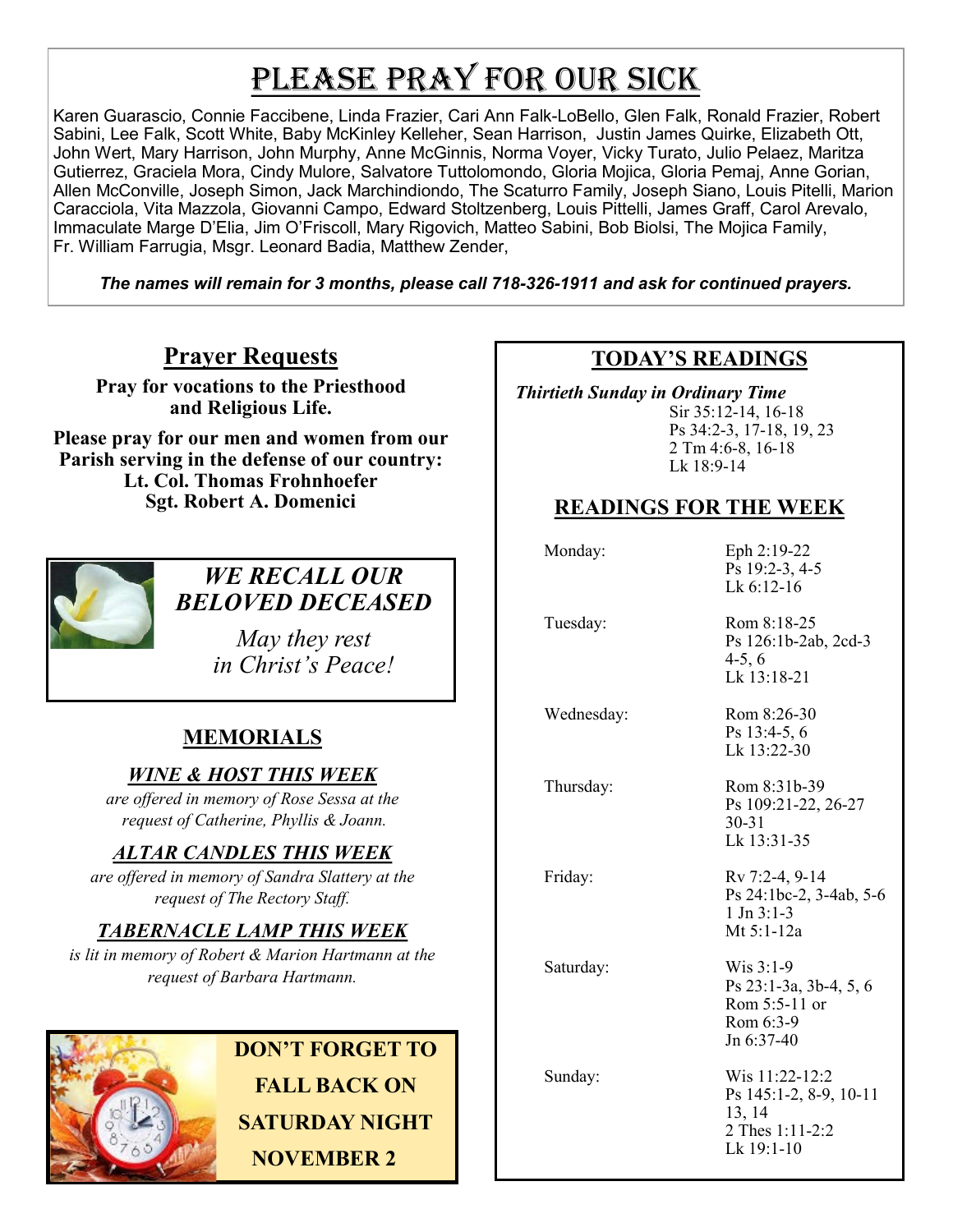

#### **MEMORIALIZE A MISSALETTE FOR 2020**

 You can put the name of a loved one on a missalette for one year. There are

two types of forms: one "In Honor of (livingwhite)", and one "In Memory of (deceased-purple)". Each person who uses the missalette is asked to pray one Hail Mary for your intention.

 Forms are in the vestibule and on the radiators in Church. Please fill out the form and return it to the Rectory as soon as possible, or place it in the collection basket in an envelope together with your \$10.00 donation for each commemoration.

# **160TH ANNIVERSARY EVENTS**

*Save the dates!* Several events are being planned for the celebration of our Parish's 160th anniversary. Among them are *Lessons and Carols* on **Sunday afternoon, Dec. 15,**  followed by light refreshments and a raffle drawing, and a *jubilee dinner-dance*  benefiting the Parish and the Academy on **Saturday evening, May 16.** 

#### **PARISH REGISTRATION**

 Very often, people come to the Rectory asking for a certificate or letter attesting to their being active members of our Parish. That's hard for us to do, if there is no record of their being registered.

 All families worshiping here at St. Margaret's are encouraged to register with the Rectory Offices. All you have to do is complete the following information and drop it into the collection basket. We'll take it from there.

Name:

Address:

Phone #:  $($   $)$ -  $-$ 

#### **RCIA (Rite of Christian Initiation for Adults)**

# **Are you interested in the Catholic faith?**

**Are you searching for . . .**

- $\sim$  a deeper relationship with God?
- $\sim$  a sense of belonging in a faith community?
- $\sim$  a greater fulfillment of your mission in life?

**RCIA is for . . .**

- $\sim$  persons in need of Baptism
- $\sim$  persons baptized in another Christian tadition who desire to become Catholic
- $\sim$  persons baptized Catholic in need of First Communion and Confirmation

Classes have begun. For information and/or to register, call Sr. Bridget, 718-326-1911 or e-mail

**bridgetosustmarg@aol.com** 

#### **COMMITMENT**

 Many thanks to the more than 100 families who have made a commitment to increase their weekly contributions to the Parish! If you haven't completed a commitment form yet, please do so as soon as possible. The Parish is counting on you.

 **EVERY FAMILY** in the Parish is asked to increase their weekly contributions as their means allow, as good stewards of God's gifts and members of our Parish community. Sadly, giving just \$1 to \$3 per week doesn't cut it anymore. The cost of everything is up, including running a Parish.

 You also can register and/or request envelopes using the commitment form.

Again, thanks for your generosity!

#### **HOMEBOUND MINISTRY**

 All extraordinary ministers of Holy Communion should give the Rectory a current listing of ALL of the homebound people whom they visit so that we can provide the full sacramental services of the Church to those who can't join us for Mass. Reporting forms are available in the Sacristy and at the Rectory offices.

#### **ANOINTING OF THE SICK**

 Please do not delay in contacting the Rectory in the event that someone needs the Sacrament of Anointing of the Sick because of advanced age or illness.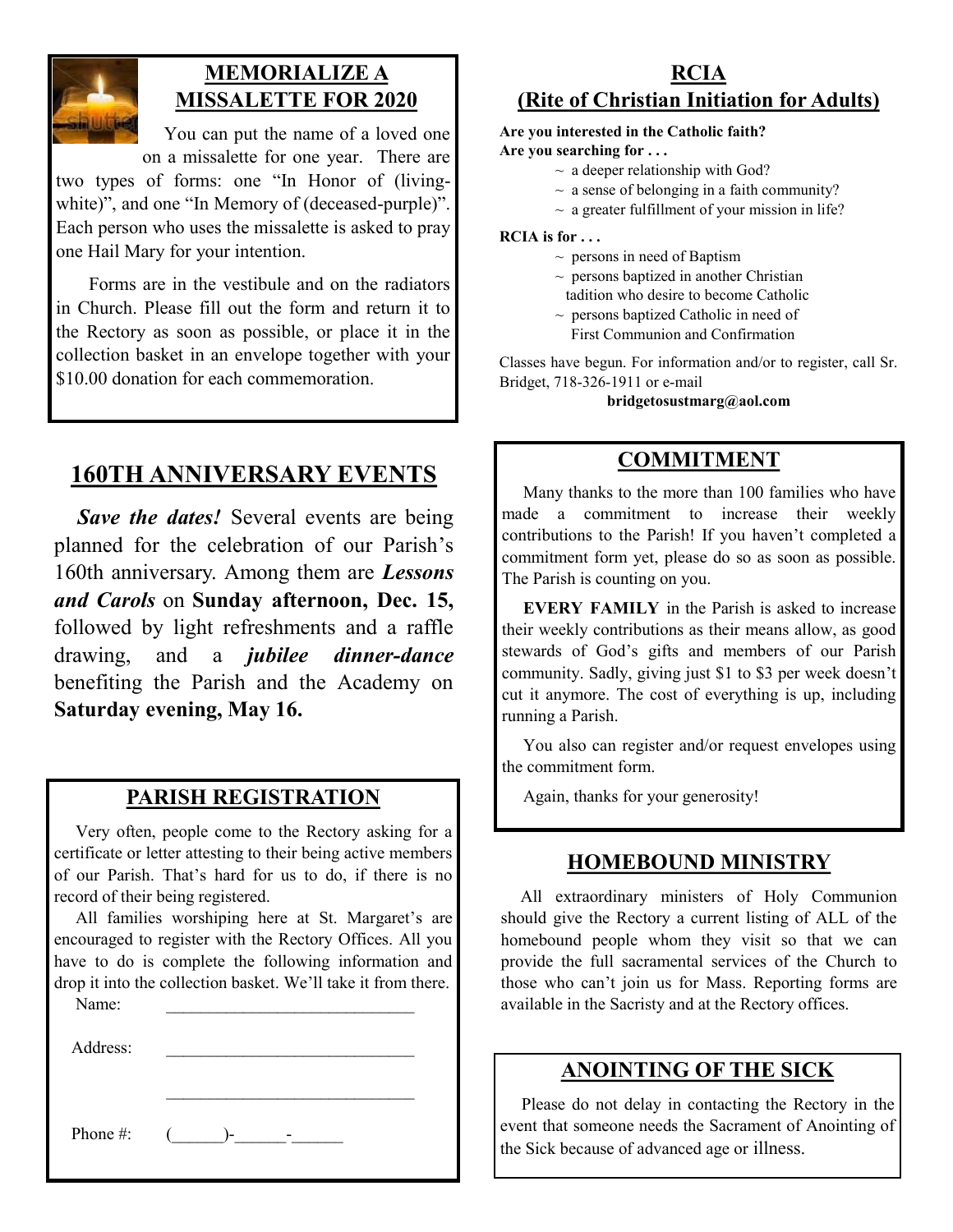# **St. Margaret Gift Shop**

Wednesdays, 12:00 - 4:00pm Saturdays, 4:00 - 5:00pm Sundays, 9:00am - 1:00pm

We have a selection of religious goods: Rosaries - Medals - Gifts Crucifixes - Statues - Bibles other books **AND MORE!**

If we don't have it, we'll try to get it for you. The Gift Shop is located in the rectory. Please use the red side door in the parking lot. If the door is closed, please knock.

Contact us: **parishcalendar@aol.com**

## **E-GIVING IS HERE!**

 Have you signed up yet with *Faith Direct* or another e-giving service? It benefits both you and our Parish. Enrollment is friendly, safe, and troublefree, AND you can change your intended giving anytime that you wish.

Please visit our Parish website, **stmargaretmv.com** and click DONATE, or contact the Rectory, **718-326-1911** for more information.

# **ANNUAL CATHOLIC APPEAL**

 We're now at **\$60,202** toward our *Annual Catholic Appeal goal of* **\$65,897**, thanks to the **179** families who have pledged so far. This is **91.4%** of the goal, with just **\$5,695** to go! We can do it, with your help!

 This is a Parish effort. **Money collected over goal by 12/31 comes back to the Parish** to help with much-needed projects. Envelopes are available in church. *Send your donation directly to the Appeals office.*

 **NO funds donated for this Campaign are used to pay for sex abuse lawsuits.** 

# **Monthly Memorial Mass**

 A **bi-lingual (English and Italian) memorial Mass with music** is celebrated each month for the repose of the souls of those who were buried from our church during the preceding month.

 While we no longer celebrate private memorial Masses, families who wish to have an annual or "month's mind" Mass offered for a loved one can join in this monthly celebration. Please contact the Rectory at 718-326-1911 to make the arrangements.

 **The next memorial Mass will be celebrated at 11:45 am Saturday, November 9.** 



# **THE ST. VINCENT FOOD PANTRY**

is located in the Convent 66-25 79th Place

#### **The Pantry is open every WEDNESDAY AND SATURDAY from 10:00 am to 12:00 Noon.**

*The Holidays are coming! Please donate coffee, tea, apple juice or cider, stuffing mix, canned yams, instant mashed potatoes, gravy, cranberry sauce and cooking oil. For more info. Call Terry, 718-326-0188*

*As always, thank you for your generosity!*

#### **SAVE THE DATE . . .**



 This year our **Lessons & Carols** will be dedicated to the deceased members of the adult choir, who had served for many years.

 Lessons & Carols will be a combination of our adult choirs and our "Cherub" (youth) choir and their parents!

 Please join us for a prayerful and spiritual afternoon. Mark the date, December 15 at 3:00pm in the Church.